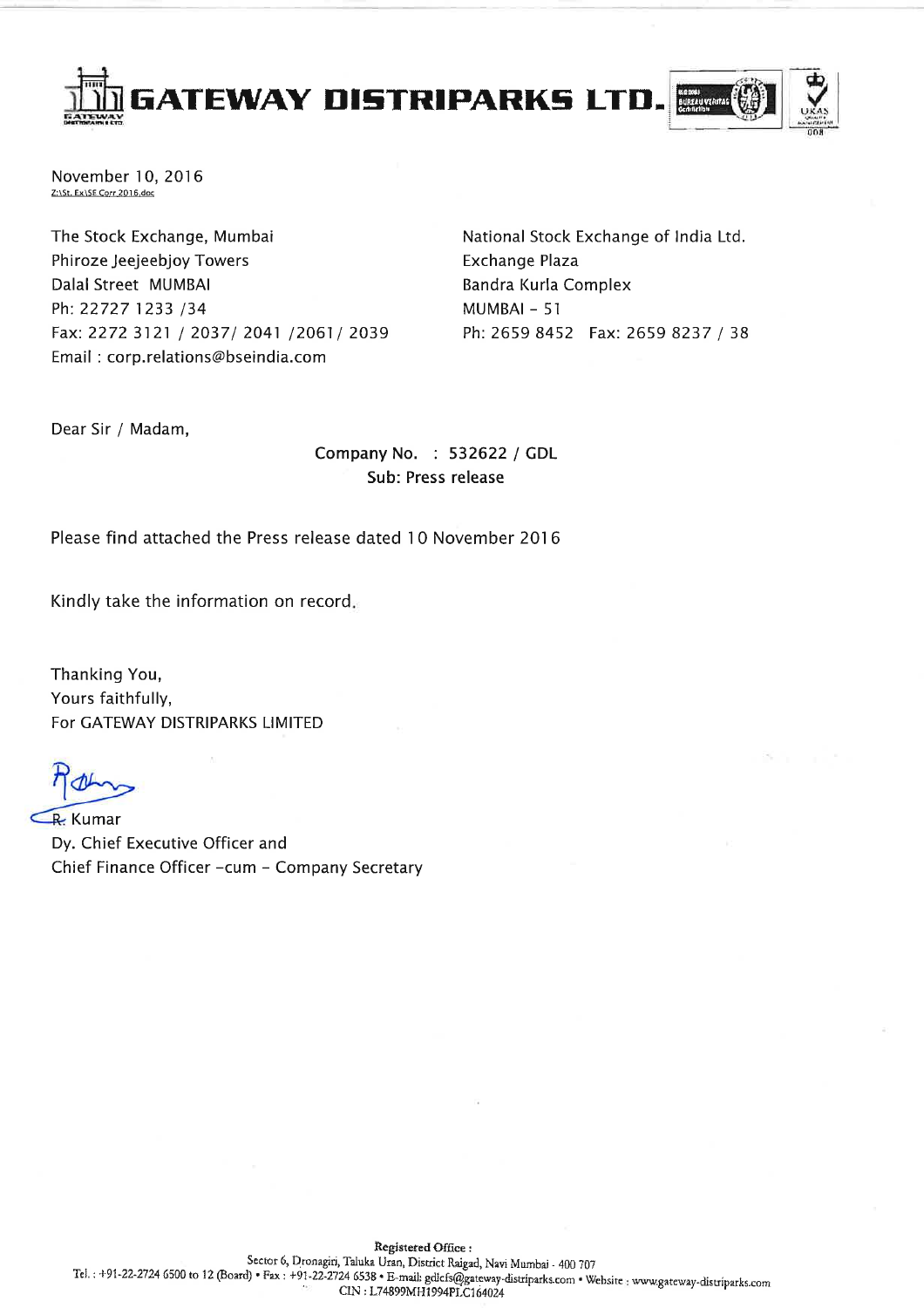## **Gateway Distriparks Limited announces Q‐2 results**

Gateway Distriparks is pleased to present the financial results for Q‐2 FY 17. The new IND‐AS Accounting Standards has become applicable from 1st April 2016 and the company's results for Q2 and H‐1 are as per the new accounting standards.

**GDL Group (CFS + Rail + Cold Chain)** : Revenue from operations increased from Rs. 329 Crores in Q‐1 to Rs 332 crores in Q‐2. The EBITDA has gone down from Rs. 70 crores to Rs. 63 Crores mainly due to one‐time provision of Rs 8.79 Crores in Snowman. The Profit before tax (PBT) went down from Rs 36.9 crores to Rs 29.6 Crores and Profit after tax (before minority interest) decreased from Rs. 24.3 crores to Rs. 16.9 Crores.

Mr. Prem Kishan Dass Gupta, Chairman & Managing Director, commented that CFS and Rail verticals have shown improvement, which can go up further, once the macro factors in the economy firm up.

The construction activity of GDL CEF at Krishnapatnam is under progress as per schedule, and it is expected to be operational during Q‐4 of 2016‐17.

The construction of GatewayRail terminal at Viramgam has been completed and is expected to boost our operating efficiency significantly once it is commissioned by Railways during Q-4 of 2016‐17.

Snowman's profitability in Q-2 has gone down, due to one-time provision of Rs 8.79 Crores towards asset refurbishment, both on old transport fleet and some old warehouses, as well as customer claims due to stock losses and damages at some of its warehouses. The company has taken appropriate corrective action, in terms of improvements in the systems and processes to prevent any recurrence of such incidents. In this financial year, the capacity is expected to grow by about 15% and cross 100,000 pallets.

Snowman has also appointed Mr. Sunil Nair as the new Chief Executive Officer and Wholetime Director with effect from  $1<sup>st</sup>$  December 2016. He comes in with a rich experience in the industry, having worked at cold chain & retail companies in the past.

With the new facilities expected to commence operations in each of the business vertical, Gateway Group is expanding its network of quality infrastructure and continues to be the market leader with its reliable service. We are confident and well placed to cater to the additional business once the macro situation improves.